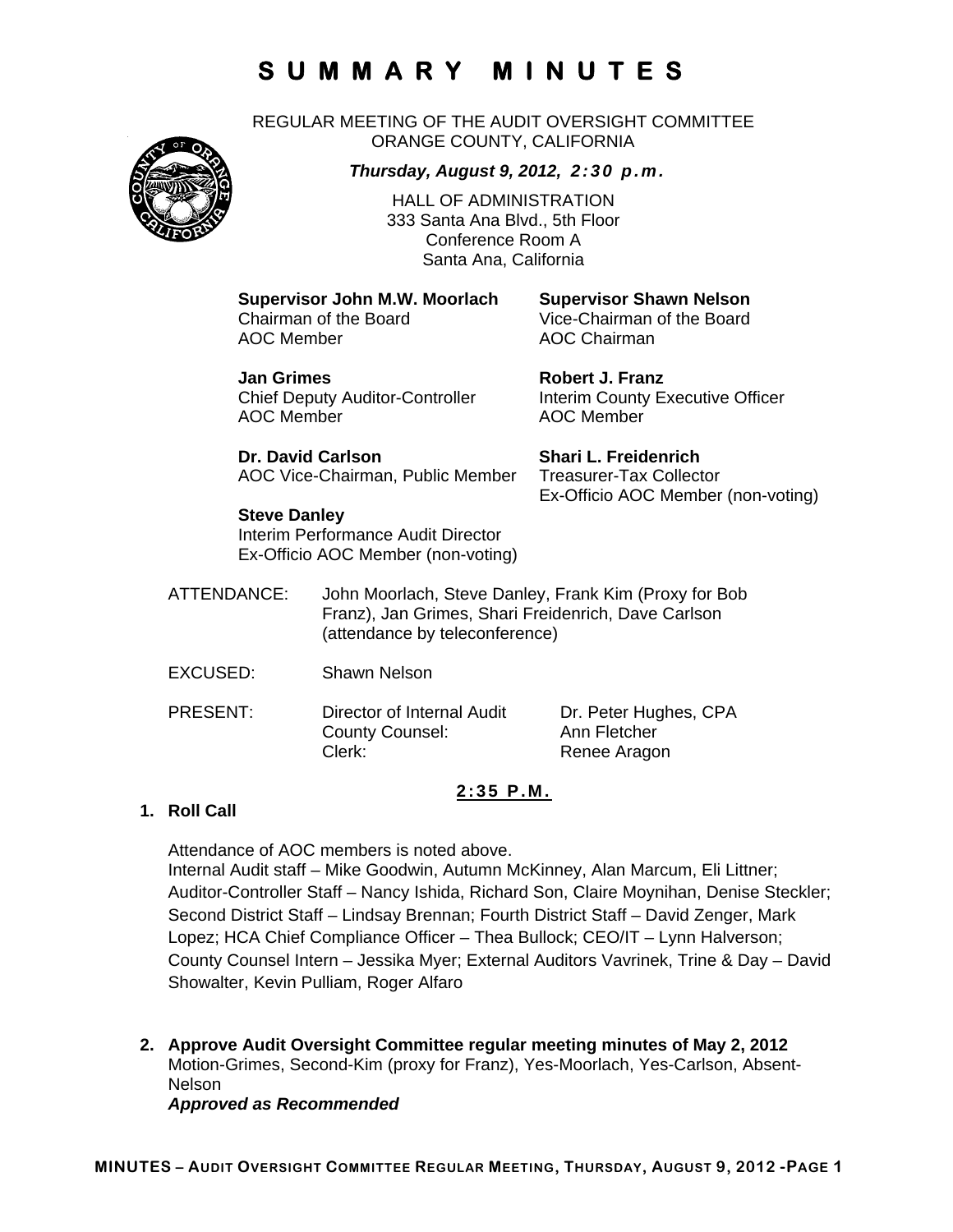**3. Approve revised Audit Oversight Committee 2011 Annual Report to be presented to Board of Supervisors in compliance with AOC Charter (Section 7.1) (Continued from May 2, 2012, Item 8)** 

Moved-Moorlach, Second-Kim (proxy for Franz), Yes-Grimes, Yes-Carlson, Absent-**Nelson** 

### *Approved as Recommended*

**4. Approve proposed changes to AOC Charter from the AOC Subcommittee established to evaluate language and compliance issues of the AOC Charter (AOC Meeting March 15, 2012, item 4; May 2, 2012, Item 9)**  Motion-Moorlach, Second-Grimes, Yes-Carlson, Yes-Kim (Proxy for Franz), Absent –

Nelson

*Approved as Recommended with Amendment* 

There was an error on page 3, paragraph 6.2.a, second sentence. The word Consolidated was incorrect. The correct word was Comprehensive. Supervisor Moorlach motioned to approve as recommended with amendment.

**5. Approve the use of the California Counties Audit Chiefs' Committee to conduct the 2013 External Quality Assessment/Peer Review of the Internal Audit Department** 

Moved-Moorlach, Second-Kim (proxy for Franz), Yes-Carlson, Yes-Grimes, Absent-Nelson

### *Approved as Recommended*

**6. Discuss the Countywide OC Fraud Hotline Survey and direct staff**  Motion-Moorlach, Second-Grimes, Yes-Carlson, Yes-Kim (Proxy for Franz), Absent – Nelson

*Received Discussion* 

### *DIRECTIVE: Dr. Hughes to address suggestions to the Countywide OC Fraud Hotline Survey, route to County Counsel for review and return to the AOC before conducting the Survey.*

Dr. Hughes stated the industry best practice was to survey employees on their awareness of the hotline and the employees preferred method of reporting misconduct. Dr. Hughes stated he had not conducted a survey in the recent past and felt it was an opportune time to conduct a survey. Dr. Hughes stated that in the process of the survey, he hoped to bring more exposure to the hotline for the employees. Dr. Hughes stated he would use Survey Monkey software with the assistance and insights of the Health Care Agency. Dr. Hughes introduced Thea Bullock, HCA Chief Compliance Officer, to speak about their compliance survey process.

Ms. Bullock addressed the AOC and stated that HCA had been conducting employee surveys to assess their employee awareness of their compliance program that includes their own hotline in addition to the OC Fraud Hotline. She stated HCA conducts a biennial survey for all its employees. She stated their response rate was approximately 40-44%.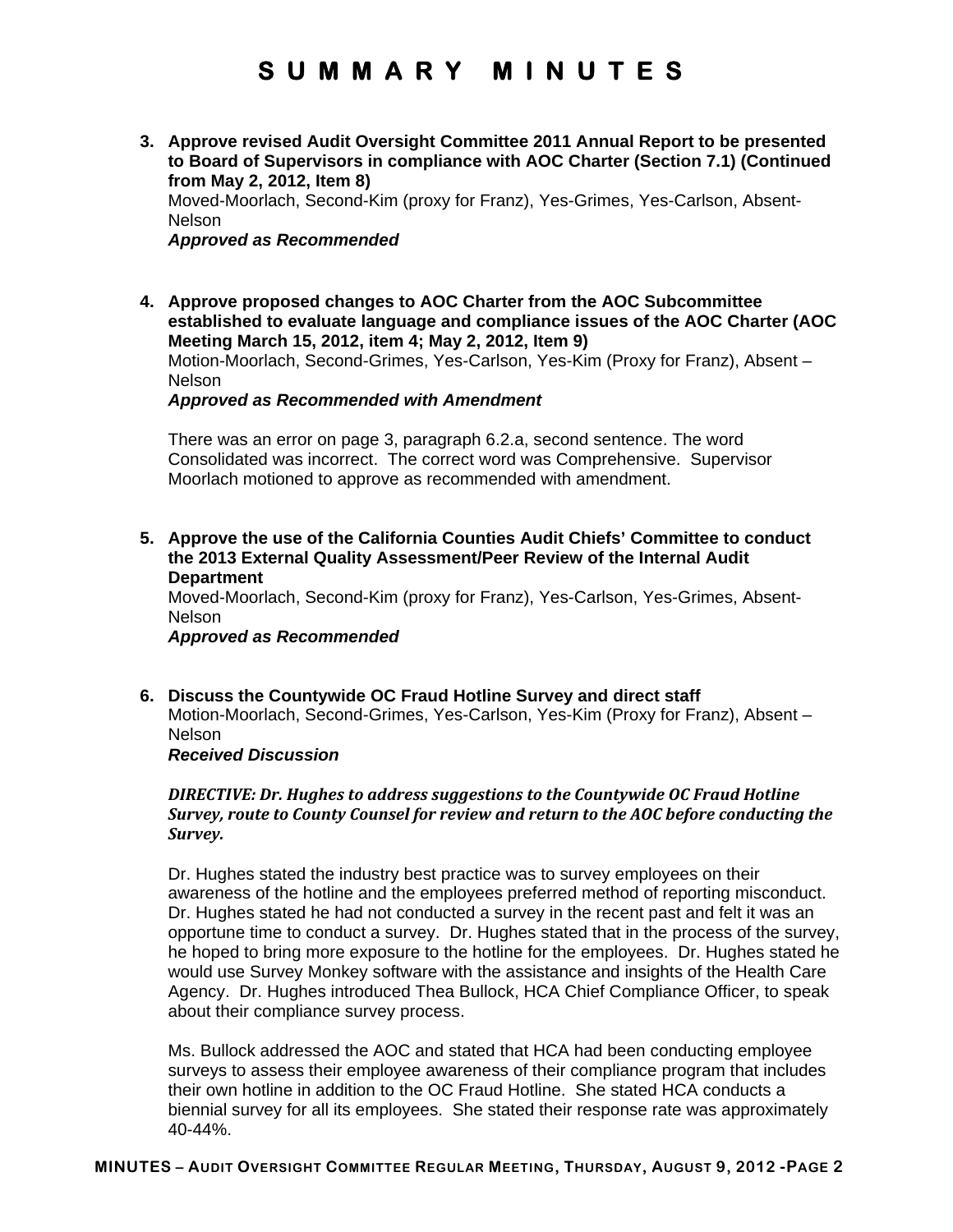Ms. Bullock stated HCA believes the surveys were a useful reminder to its employees. She said when their survey was launched they noticed hotline activity also increased. She also stated HCA reports their survey results in their newsletter so that employees can see their responses were received and valued. The HCA compliance committee and executive team focused on areas that were identified as needing improvement. Ms. Bullock stated those improvement areas were targeted and included in future training. In some cases, focus groups were also created to address improvement areas. She stated their survey questions were based on the national business ethics survey so that HCA results could be bench marked against other industries nationwide. Ms. Bullock reported that in 12 years of compliance program surveys, the survey responses indicating a fear of retaliation in the HCA workforce was 40% compared to the national average of 35- 40%. She said HCA identified their staff employed six-to-ten years had the highest fear of retaliation. She said HCA had a strict non-retaliation policy but recognized retaliation could still happen. Dr. Hughes stated the statistics and research demonstrated it was very difficult to get below the 35-40% fear of retaliation threshold. It seemed more of a personal issue than organizational. Dr. Hughes also stated the ad hoc Compliance Oversight Committee currently was vetting and modifying the survey.

Ms. Freidenrich stated the OCERS Audit Committee was in the process of establishing a hotline. She said OCERS staff may contact either their Hotline or Internal Audit Department's OC Fraud Hotline. Vender selections were being considered for service, responsiveness and costs by OCERS. Both Ms. Bullock and Dr. Hughes offered to assist OCERS as needed.

Supervisor Moorlach asked what software HCA used for their surveys. Ms. Bullock answered Survey Monkey. Dr. Hughes stated IAD asked HCA if IAD could use their Survey Monkey service and HCA agreed. Supervisor Moorlach said question No. 3 had multiple indicators and suggested breaking down types of incidents, such as "in case of fraud, I would \_\_\_ blank", "in case of abuse, I would \_\_\_ blank", "in case of sexual harassment, I would \_\_\_ blank," and lastly, "in case of improper business conduct, I would blank." The blank option content would be listed. Supervisor Moorlach felt the clarity would reinforce the questions. Additional suggestions were made to replace the selection of "I will handle it myself" with "I would take no action." Dr. Hughes said he would take all suggestions into consideration and make appropriate changes. He appreciated this feedback.

**7. Approve OC Internal Audit Department 4th Quarter Status Report of FY 11/12 for the period July 1, 2011 through June 30, 2012, and approve 4th Quarter Executive Summary of Audit Finding Summaries for the period July 1, 2011 through June 30, 2012** 

Moved-Grimes, Seconded–Kim (proxy for Franz), Yes-Carlson, Yes-Moorlach, Absent-Nelson

### *Approved as Recommended*

#### *DIRECTIVE:*

*Dr. Hughes and Mr. Danley to meet with Supervisor Nelson to consider a review of a letter concerning Alisa Drakodaidis.* 

*Ms. Freidenrich and Dr. Hughes to meet and review risk assessment matrix to determine audit coverage over cash receipting Countywide and consider adding the audit to the FY12‐13 audit plan and return to AOC for approval.*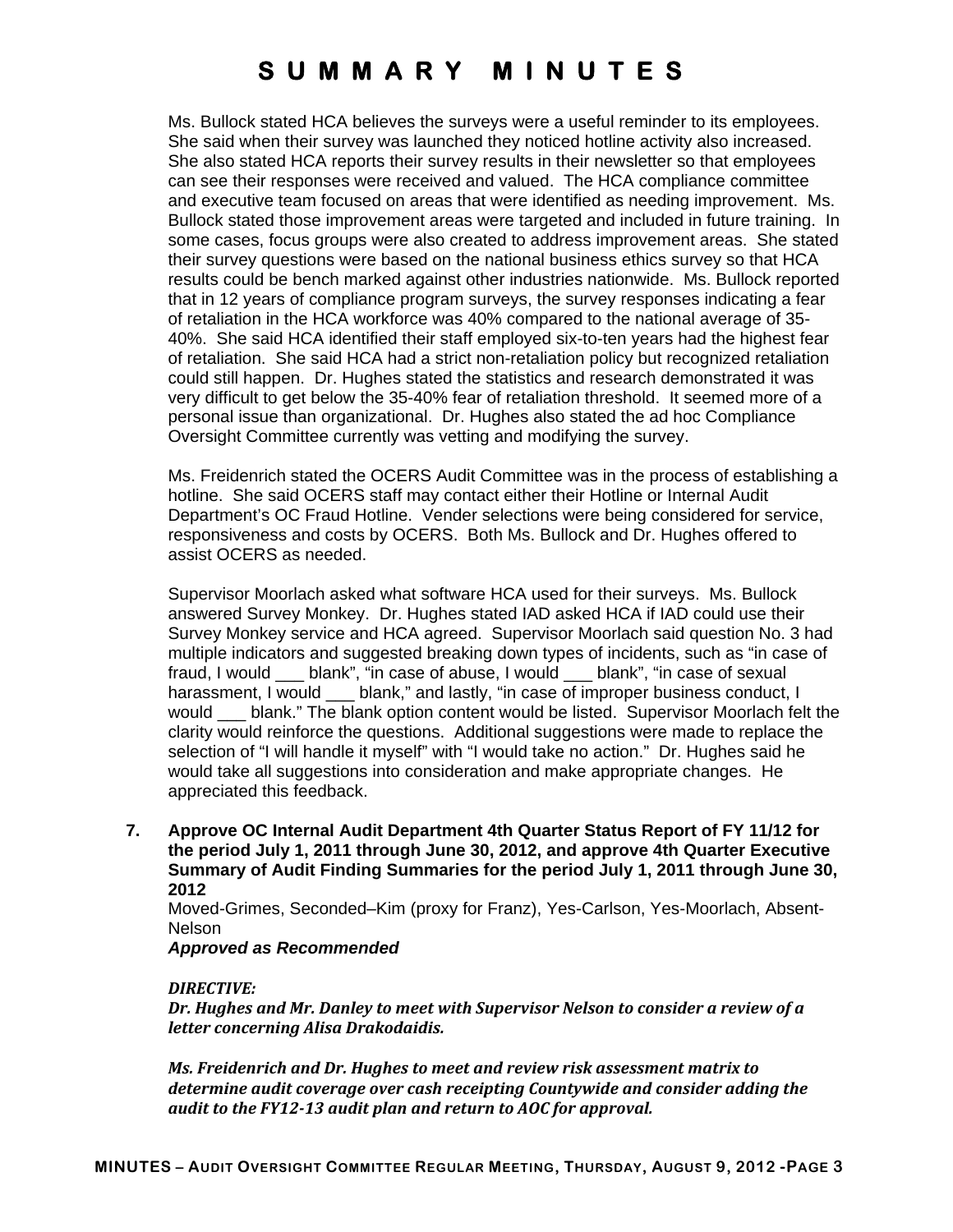Dr. Hughes stated the status report was for the reporting period July 1, 2011 to June 30, 2012 and closed-out the audit plan. He said the vast majority of audits were completed. Some however, were canceled or postponed with AOC approval throughout the course of the year. Dr. Hughes reported Audit No. 2947, title: CAPS+ Finance – User Access/Segregation of Duties, page 1, Information Technology, Item 8, was closed during the  $4<sup>th</sup>$  quarter (period April 1 to June 30, 2012. Other related audits, specifically payroll, were included in the FY 12-13 Audit Plan. He said this audit was not being dropped, but integrated into other audits for efficiencies.

Dr. Hughes stated Sheriff Hutchens sent a very complimentary letter to the Internal Audit Department citing the names of the auditors that performed the work on the Sheriff-Coroner Law Enforcement Services Contract Cost Study audit.

Supervisor Moorlach suggested adding another column to the status report to show the total hours for the year.

Supervisor Moorlach said the Fourth District requested the Internal Audit Department review the Alisa Drakodaidis letter. Supervisor Moorlach suggested Dr. Hughes meet with Mark Lopez and the Supervisor for the specifics of the review. Mr. Danley asked if it was concerning the attorney letter. Supervisor Moorlach stated yes. Mr. Danley said coordination of departments were addressing the letter. Supervisor Moorlach suggested Mr. Danley and Dr. Hughes both meet with Supervisor Nelson about the specifics.

Mr. Danley asked for a status of the four significant issues identified in the Sheriff-Coroner Inmate Fund Audit from the Executive Summaries Status Report. Dr. Hughes stated IAD had not yet begun the follow-up audit. Dr. Hughes stated the follow-up audit would begin six months following the release of the audit. The four significant findings were not driven by dollar amount, but rather their business objective. Recording deposits or performing reconciliations were accounting issues. The Sheriff-Coroner would be redirecting their resources to address the issues. Dr. Hughes said the items did not elevate to a critical nature to warrant starting the follow-up audit process sooner.

Ms. Freidenrich said her department identified one of the County agencies that had cash coming in that was not being reported. She would like to request a review of agencies that receive cash be performed. She felt it was a critical area in fiduciary funds, but did not have specific details. She said the dollar amount was not material to the financial statements of the County; however as the Treasurer she was responsible for the deposit of all funds. She said she wasn't sure if the review should be directed to the Internal Audit Department or an outside firm. She said it came up in the second quarter of FY 11-12. Ms. Freidenrich said her department was in the process of identifying how much cash was received from each location to determine where the significant dollars were received. Dr. Hughes said the AOC could approve the audit. Dr. Hughes said IAD could provide a summary of the audits performed in cash receipts for the past three-to-five years to the Treasurer. Dr. Hughes said any areas Ms. Freidenrich felt needed coverage could then be identified and she could request an audit or outsource the review. Ms. Freidenrich said that option was acceptable. Dr. Carlson recommended Dr. Hughes and Ms. Freidenrich review the risk assessment matrix to determine the areas of concern. If Ms. Freidenrich felt a review should be added to the audit plan she should return to the next AOC meeting and request the audit. Ms. Freidenrich and Dr. Hughes both agreed.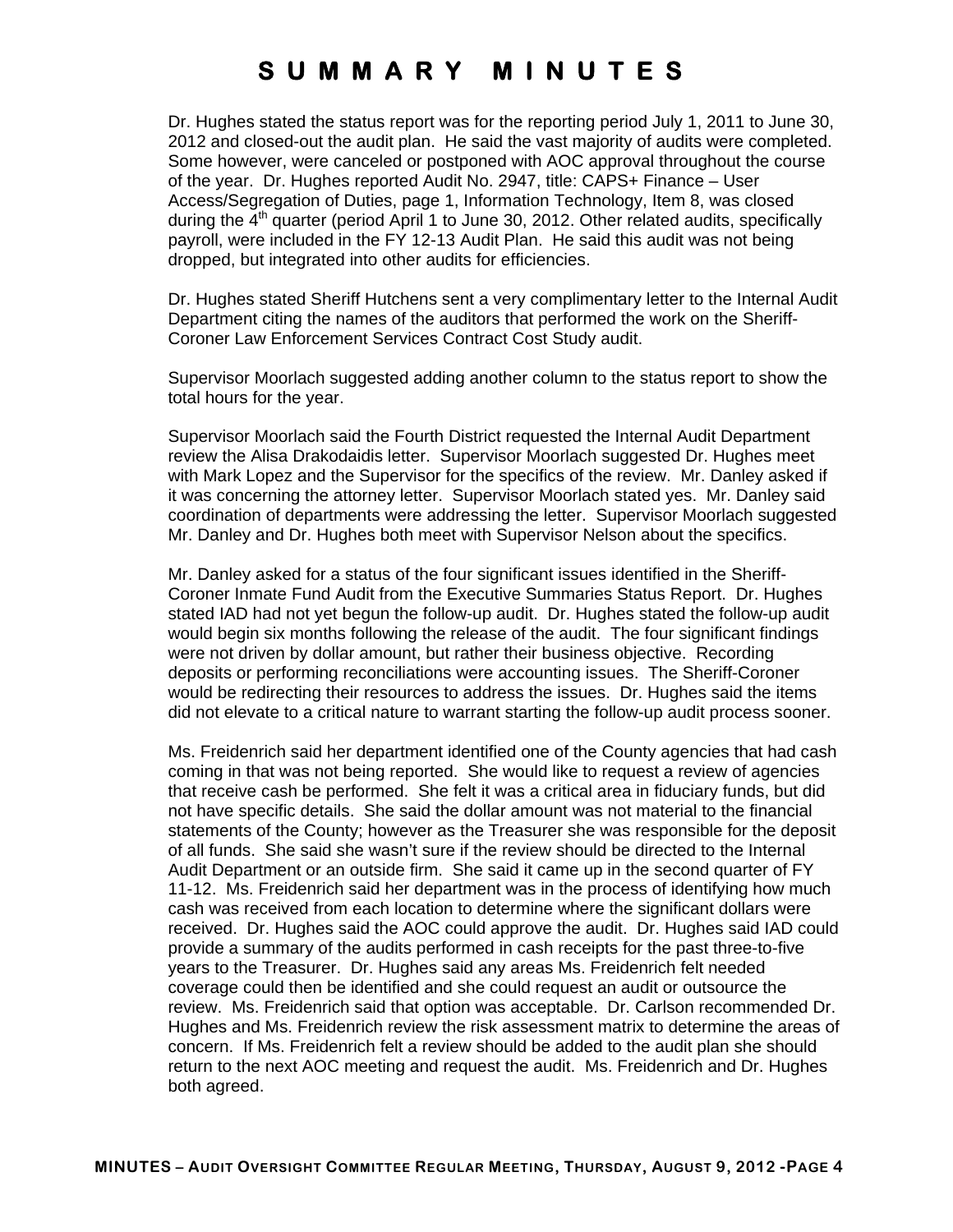### **8. Approve External Audit Coverage 4th Quarter Status Report FY 11/12 for the period July 1, 2011 through June 30, 2012**  Moved-Moorlach, Second-Kim (proxy for Franz), Yes-Carlson, Yes-Grimes, Absent-

#### Nelson

### *Approved as Recommended*

Dr. Hughes said the external audit activity status report listed Countywide audit coverage in departments and agencies. There were no new material issues identified or reported by any department or agency.

**9. Receive and file Summary Highlights of Audit Reports Issued by Month for FYE July 1, 2011 to June 30, 2012 and July 1, 2012 to July 31, 2012**  Moved-Moorlach, Second-Grimes, Yes-Carlson, Yes-Kim (Proxy for Franz), Absent-Nelson *Received and Filed.* 

### *Supplemental Item:*

**S9-A Consider Expanding Public Membership of Audit Oversight Committee and Direct Staff** 

*DIRECTIVE: Internal Audit Department to present at the next AOC meeting amended AOC Bylaws to reflect membership changes of the Treasurer‐Tax Collector as a voting member and the addition of one public member.*

Supervisor Moorlach asked the AOC to consider expanding the private sector membership. He stated he has several professionals that have expressed interest and a willingness to join the AOC. He also requested changing the Treasurer-Tax Collector from an ex-officio non-voting to a voting member of the AOC. Dr. Carlson stated he was encouraged and supportive of the changes. Supervisor Moorlach motioned for Internal Audit to return to the AOC with revised Bylaws to add one additional private sector member and make the Treasurer-Tax Collector a voting member. The motion was seconded by Frank Kim (Proxy for Bob Franz).

#### PUBLIC COMMENTS: None

#### AOC COMMENTS:

### *DIRECTIVE: Dr. Carlson request for Internal Audit include an item on agenda to address External Auditor findings related to Business Continuity Implementation status.*

Supervisor Moorlach asked Jan Grimes about accrual periods changing from 90 to 60 days. Ms. Grimes clarified that 60 days has been the traditional accrual period for a number of years. It is the most appropriate accrual period for the next accounting cycle timed and paired with the payroll cycle. She said two years ago the State was delaying payments for many programs and it had negative implications for net cost in June. It created an artificial negative impact on fund balance. At that time, the Auditor-Controller decided to allow for State and Federal Grants for a two-year period an accrual extension from 60 days to 90 days in order allow revenues and expenditures to match and not create budget problems. The two year period has now expired and the extension has lapsed and we are now back to the 60 day accrual period. Supervisor Moorlach expressed some concern for departments that may be impacted. The Auditor-Controller's experience in monitoring cash flow is that they feel the State is in a better position and has a more stable and predictable cash flow pattern now than they have in the recent past.